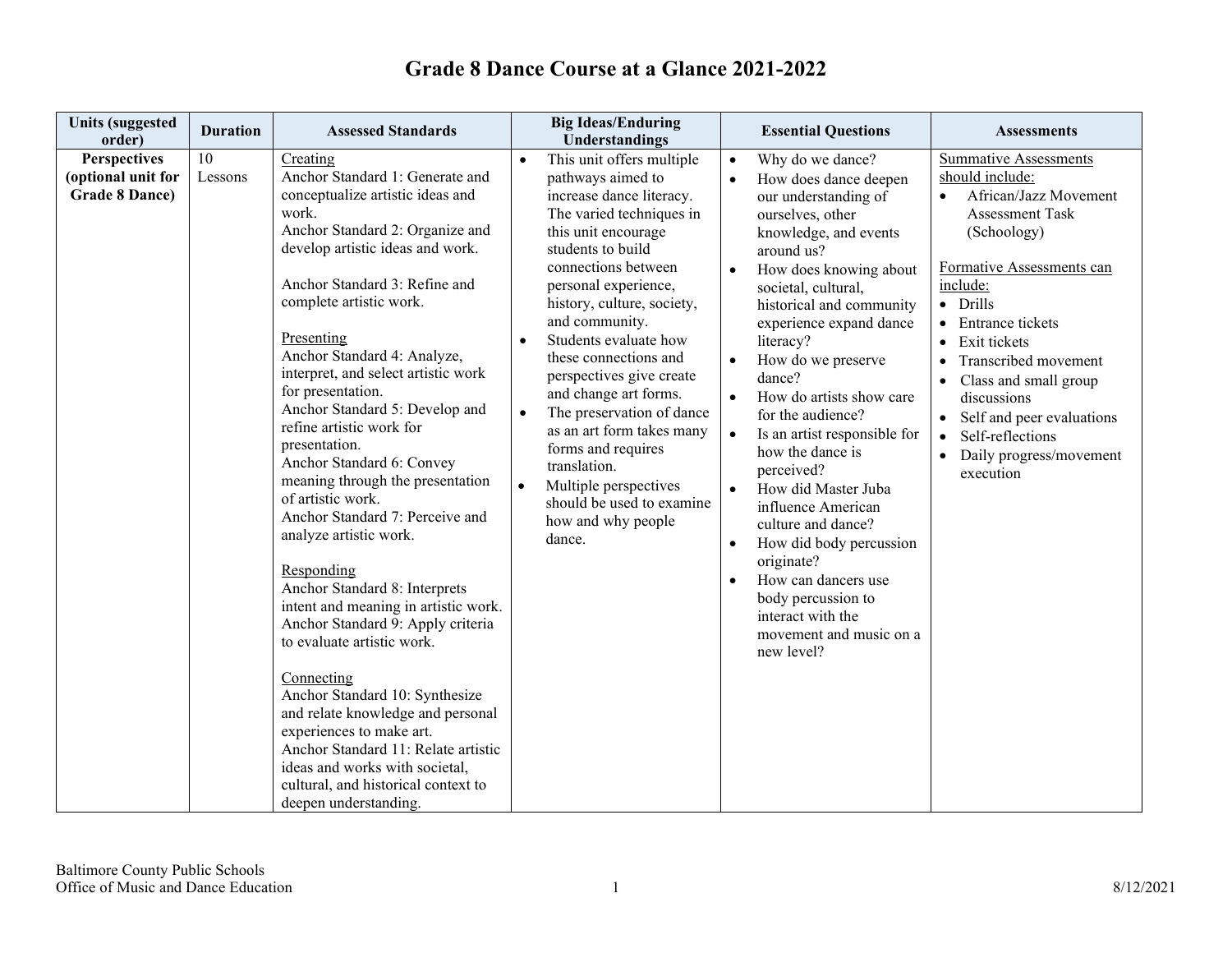| Personal    | $10-12$ | <b>MFA Dance Standards:</b>                                                                                                                                                                                                                                                                                                                                                                                                                                                                                                                                                                                                                                                                                                                                                                                                                                      | $\bullet$                                        |                                                                                                                                                                                                                                                                                                                                                                                                                                                                                                                                                                                                                        | $\bullet$                           |                                                                                                                                                                                                   |                                                               |                                                                                                                                                                                                                                                                                                                                                                                                  |
|-------------|---------|------------------------------------------------------------------------------------------------------------------------------------------------------------------------------------------------------------------------------------------------------------------------------------------------------------------------------------------------------------------------------------------------------------------------------------------------------------------------------------------------------------------------------------------------------------------------------------------------------------------------------------------------------------------------------------------------------------------------------------------------------------------------------------------------------------------------------------------------------------------|--------------------------------------------------|------------------------------------------------------------------------------------------------------------------------------------------------------------------------------------------------------------------------------------------------------------------------------------------------------------------------------------------------------------------------------------------------------------------------------------------------------------------------------------------------------------------------------------------------------------------------------------------------------------------------|-------------------------------------|---------------------------------------------------------------------------------------------------------------------------------------------------------------------------------------------------|---------------------------------------------------------------|--------------------------------------------------------------------------------------------------------------------------------------------------------------------------------------------------------------------------------------------------------------------------------------------------------------------------------------------------------------------------------------------------|
| Development | Lessons | Creating<br>Anchor Standard 1: Generate and<br>conceptualize artistic ideas and<br>work.<br>Anchor Standard 2: Organize and<br>develop artistic ideas and work.<br>Presenting<br>Anchor Standard 5: Develop and<br>refine artistic work for<br>presentation.<br>Responding<br>Anchor Standard 8: Interpret intent<br>and meaning in artistic work.<br>Literacy<br>Develop original movement that is<br>driven by an intent or stimuli.<br>P21 Life and Career Skills:<br>Adapt to varied roles, job<br>$\bullet$<br>responsibilities, schedules, and<br>contexts<br>Work effectively in a climate<br>$\bullet$<br>of ambiguity and changing<br>priorities<br>Incorporate feedback<br>$\bullet$<br>effectively<br>Deal positively with praise,<br>$\bullet$<br>setbacks, and criticism<br>Know when it is appropriate to<br>$\bullet$<br>listen and when to speak | $\bullet$<br>$\bullet$<br>$\bullet$<br>$\bullet$ | The practice of personal<br>development asks the<br>student to look at<br>themselves along with<br>others and examine<br>healthy and unhealthy<br>habits.<br>Students will identify and<br>analyze various body<br>types and how that<br>impacts ones' image.<br>The students will also<br>explore relationships and<br>research a positive dance<br>role model.<br>Students will identify<br>stressors in their life and<br>address decision making.<br>Students will explore<br>personal approach<br>challenges and create a<br>self-development portrait<br>solo that identifies<br>themselves through<br>movement. | $\bullet$<br>$\bullet$<br>$\bullet$ | Who am I as a dancer?<br>What are the important<br>relationships I must have?<br>How do I want other to<br>perceive me as a dancer?<br>How do I make good<br>decisions to keep myself<br>healthy? | $\bullet$<br>$\bullet$<br>$\bullet$<br>$\bullet$<br>$\bullet$ | <b>Summative Assessments</b><br>should include:<br>Self-Development Portrait<br>Solo Assessment Task<br>(Schoology)<br>Role Model Assessment<br>Task (Schoology)<br>Dance Etiquette Quiz<br>(Schoology)<br>Formative<br>Assessments/Diagnostic tasks<br>can include:<br>Vocabulary Diagnostic<br>Task (Schoology)<br>Daily progress<br>Class discussions<br>Exit tickets<br>Personal reflections |
|             |         |                                                                                                                                                                                                                                                                                                                                                                                                                                                                                                                                                                                                                                                                                                                                                                                                                                                                  |                                                  |                                                                                                                                                                                                                                                                                                                                                                                                                                                                                                                                                                                                                        |                                     |                                                                                                                                                                                                   |                                                               |                                                                                                                                                                                                                                                                                                                                                                                                  |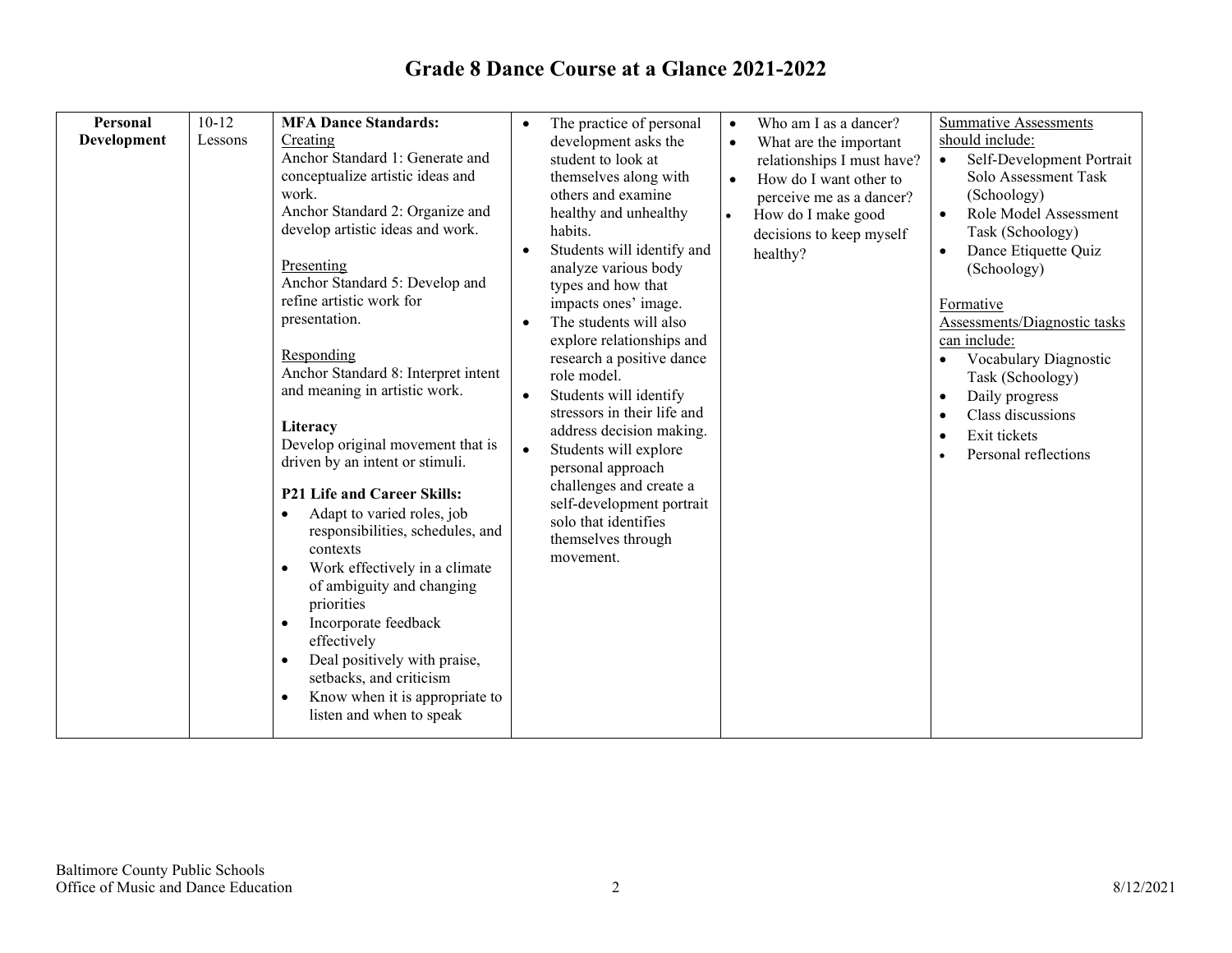| <b>Ballet</b> | $13 - 15$            | <b>MFA Dance Standards</b>                                                                                                                                                                                                                                                                                                                                                                                                                                                                                                                                                                 | $\bullet$ | Ballet is a form of dance                                                                                                                                                                                                                                                                                                                                               | $\bullet$                           | How do you demonstrate                                                                                                                                                                                                                                                   | <b>Summative Assessments</b>                                                                                                                                                                                                                                                                                                                                                                                                                                                                                                                                       |
|---------------|----------------------|--------------------------------------------------------------------------------------------------------------------------------------------------------------------------------------------------------------------------------------------------------------------------------------------------------------------------------------------------------------------------------------------------------------------------------------------------------------------------------------------------------------------------------------------------------------------------------------------|-----------|-------------------------------------------------------------------------------------------------------------------------------------------------------------------------------------------------------------------------------------------------------------------------------------------------------------------------------------------------------------------------|-------------------------------------|--------------------------------------------------------------------------------------------------------------------------------------------------------------------------------------------------------------------------------------------------------------------------|--------------------------------------------------------------------------------------------------------------------------------------------------------------------------------------------------------------------------------------------------------------------------------------------------------------------------------------------------------------------------------------------------------------------------------------------------------------------------------------------------------------------------------------------------------------------|
|               | Lessons              | Creating<br>Anchor Standard 2: Organize and<br>develop artistic ideas and work.<br>Presenting<br>Anchor Standard 5: Develop and<br>refine artistic work for<br>presentation.<br>Responding<br>Anchor Standard 7: Perceive and<br>analyze artistic work.<br>Anchor Standard 8: Interpret intent<br>and meaning in artistic work.<br>Connecting:<br>Anchor Standard 11: Relate artistic<br>ideas and works with societal,<br>cultural, and historical context to<br>deepen understanding.<br>Literacy:<br>Create a movement study, phrase,<br>or composition.<br>P21 Life and Career Skills: |           | that provides<br>opportunities for students<br>to demonstrate the<br>technical aspect of dance<br>through its movements,<br>traditions, and vocabulary.<br>The style and structure of<br>ballet adhere to a defined<br>framework which was<br>created in the nineteenth<br>century. It is a classical<br>dance form that is<br>characterized by grace and<br>precision. | $\bullet$<br>$\bullet$              | self-awareness and<br>discipline in ballet?<br>What can a dancer do to<br>refine and reflect on their<br>progress?<br>How does proper<br>alignment affect dance<br>performance?<br>How can you connect<br>ballet movements together<br>using correct placement?          | should include:<br><b>Ballet Company Research</b><br>Project (Schoology)<br><b>Ballet Center</b><br>$\bullet$<br><b>Combination Assessment</b><br>Task (Schoology)<br><b>Ballet Petit Allegro</b><br>$\bullet$<br><b>Combination Assessment</b><br>Task (Schoology)<br>Formative Assessments can<br>include:<br><b>Ballet Vocabulary Quiz</b><br>(Schoology)<br>Arthur Mitchell Note<br>$\bullet$<br>Taking (Schoology)<br>Daily progress<br>$\bullet$<br>Journal entry<br>$\bullet$<br>Movement execution<br>Self- and peer-assessment<br><b>Class Discussion</b> |
|               |                      | Create new and worthwhile ideas.                                                                                                                                                                                                                                                                                                                                                                                                                                                                                                                                                           |           |                                                                                                                                                                                                                                                                                                                                                                         |                                     |                                                                                                                                                                                                                                                                          |                                                                                                                                                                                                                                                                                                                                                                                                                                                                                                                                                                    |
| Modern        | $13 - 15$<br>Lessons | <b>MFA Dance Standards:</b><br>Creating<br>Anchor Standard 1: Generate and<br>conceptualize artistic ideas and<br>work.<br>Anchor Standard 2: Organize and<br>develop artistic ideas and work.<br>Presenting<br>Anchor Standard 4: Analyze,<br>interpret, and select artistic work<br>for presentation.                                                                                                                                                                                                                                                                                    | $\bullet$ | Modern dance is a form of<br>dance that provides<br>opportunities for students<br>to explore movement that<br>focuses on expression and<br>motivation. Students will<br>explore dance concepts<br>through exercises that<br>develop one's strength,<br>coordination, flexibility,<br>and technique.                                                                     | $\bullet$<br>$\bullet$<br>$\bullet$ | Are simple, everyday<br>movements considered<br>dancing? Why or why<br>not?<br>Does dance work when<br>performed in non-<br>traditional venues and<br>when chance is a part of<br>the performance? Why or<br>why not?<br>How is modern dance tied<br>to its family tree? | <b>Summative Assessments</b><br>should include:<br>Pedestrian Movement<br>Pattern Study Assessment<br>Task (Schoology)<br><b>Chance Dance</b><br><b>Assessment Task</b><br>(Schoology)<br>Formative Assessments can<br>include:<br>Modern Vocabulary Quiz<br>(Schoology)                                                                                                                                                                                                                                                                                           |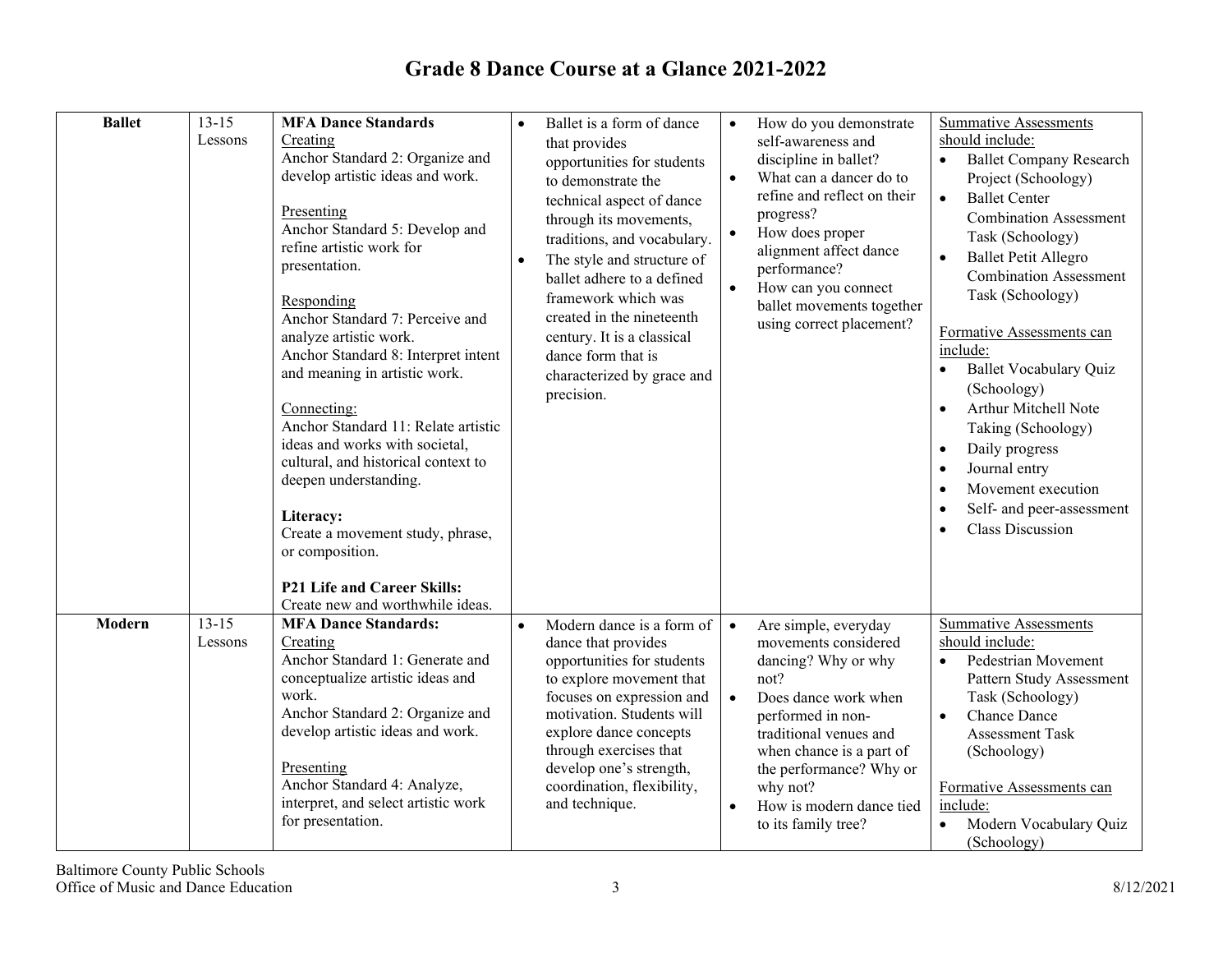|                |                      | Anchor Standard 5: Develop and<br>refine artistic work for<br>presentation.<br>Responding<br>Anchor Standard 7: Perceive and<br>analyze artistic work.<br>Anchor Standard 9: Apply criteria<br>to evaluate artistic work.<br>Connecting:<br>Anchor Standard 11: Relate artistic<br>ideas and works with societal,<br>cultural, and historical context to<br>deepen understanding.<br>Literacy:<br>Develop and identify movement<br>intent<br>Choreography in the style of a<br>given choreography, genre, period,<br>etc.<br>P21 Life and Career Skills:<br>Deal positively with praise,<br>setbacks, and criticism. |                                                                                                                                                                                                                                                                                                                                                | $\bullet$                           | How can we refine our<br>understanding of the<br>movements associated<br>with modern dance?                                                                                                                                                                             | Modern Dance Family<br>Tree Assessment<br>(Schoology)<br>Movement exploration:<br>$\bullet$<br>spirals<br>Movement exploration:<br>$\bullet$<br>pedestrian movements<br>Movement exploration:<br>$\bullet$<br>techniques of Modern<br>Dance (Humphrey,<br>Dunham, Limon, and<br>Horton)<br>Contribution to and<br>$\bullet$<br>performance of a set class<br>warm-up<br>Performance-based task<br>$\bullet$<br>assessment (Schoology)<br>Daily progress<br>$\bullet$<br>Journal entry<br>$\bullet$<br>Exit ticket<br>$\bullet$ |
|----------------|----------------------|----------------------------------------------------------------------------------------------------------------------------------------------------------------------------------------------------------------------------------------------------------------------------------------------------------------------------------------------------------------------------------------------------------------------------------------------------------------------------------------------------------------------------------------------------------------------------------------------------------------------|------------------------------------------------------------------------------------------------------------------------------------------------------------------------------------------------------------------------------------------------------------------------------------------------------------------------------------------------|-------------------------------------|-------------------------------------------------------------------------------------------------------------------------------------------------------------------------------------------------------------------------------------------------------------------------|--------------------------------------------------------------------------------------------------------------------------------------------------------------------------------------------------------------------------------------------------------------------------------------------------------------------------------------------------------------------------------------------------------------------------------------------------------------------------------------------------------------------------------|
| <b>Hip Hop</b> | $13 - 15$<br>Lessons | <b>MFA Dance Standards:</b><br>Creating<br>Anchor Standard 1: Generate and<br>conceptualize artistic ideas and<br>work.<br>Anchor Standard 2: Organize and<br>develop artistic ideas and work.<br>Responding<br>Anchor Standard 7: Perceive and<br>analyze artistic work.<br>Anchor Standard 9: Apply criteria<br>to evaluate artistic work.                                                                                                                                                                                                                                                                         | Hip Hop is a form of<br>$\bullet$<br>dance that provides<br>students the opportunity to<br>explore outlets of<br>creativity, self-expression,<br>and musicality.<br>Students will discover the<br>$\bullet$<br>diverse culture behind the<br>origins of hip hop dance<br>and its influences as it<br>relates to art and other<br>social forms. | $\bullet$<br>$\bullet$<br>$\bullet$ | How does the media<br>influence the general<br>public's perception of hip<br>hop dance?<br>What types of factors<br>motivate or inspire you?<br>How do advertisements<br>influence decision<br>making?<br>Why are hip hop dance<br>and ballet perceived<br>differently? | <b>Summative Assessments:</b><br>Hip Hop Dance Battle<br>$\bullet$<br>Movement Study<br>Assessment Task<br>(Schoology)<br>Hip Hop Movement<br>$\bullet$<br><b>Tutorial Assessment Task</b><br>(Schoology)<br>Formative Assessments can<br>include:<br>Hip Hop Positive<br>$\bullet$<br>Advertisement<br>(Schoology)                                                                                                                                                                                                            |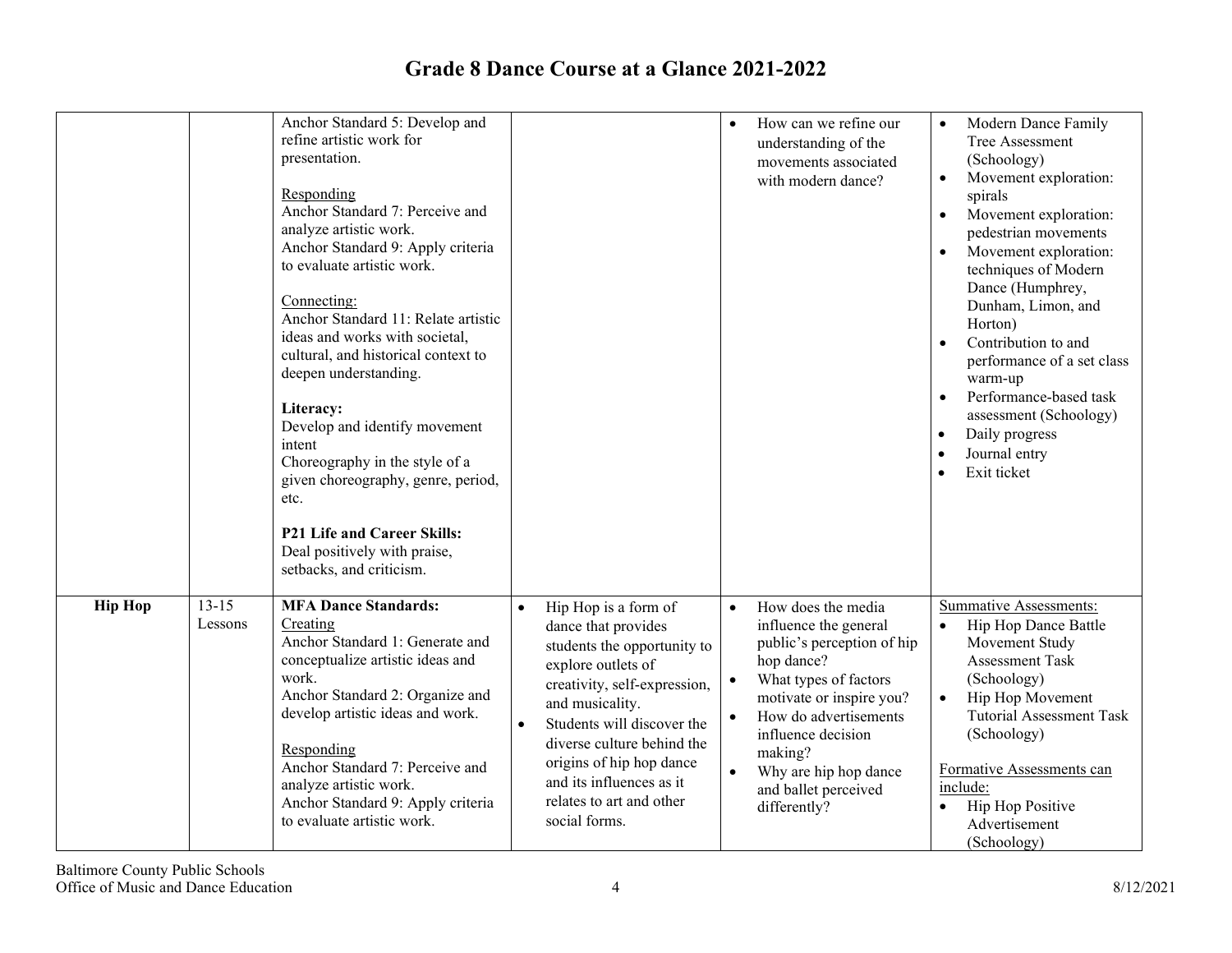| $13-15$                | Connecting:<br>Anchor Standard 10: Synthesize<br>and relate knowledge and personal<br>experiences to make art.<br>Anchor Standard 11: Relate artistic<br>ideas and works with societal,<br>cultural, and historical context to<br>deepen understanding.<br>Literacy:<br>Provide feedback to self and<br>others.<br>P21 Life and Career Skills:<br>Deal positively with praise,<br>setbacks, and criticism.<br><b>MFA Dance Standards</b>                                                                    | $\bullet$<br>$\bullet$ | Muscular endurance,<br>coordination, and methods<br>of execution are infiltrated<br>throughout the practical<br>application of hip hop<br>dance skills.<br>The study of Hip Hop as a<br>cultural dance allows for<br>rich connections to other<br>disciplines and concepts<br>related to history, culture,<br>and society.                                                                                                                                                                                                                                  | $\bullet$<br>$\bullet$              | How do you teach<br>someone else a hip hop<br>dance movement?<br>How can you create a<br>dance battle using skills<br>developed in this unit?                                                                                                                                                                    | $\bullet$<br>$\bullet$<br>$\bullet$<br>$\bullet$<br>$\bullet$<br>$\bullet$<br>$\bullet$ | Breakdance: 1970s vs<br>2000s Assessment<br>(Schoology)<br>Movement exploration:<br>breakdancing<br>Movement exploration:<br>popping and locking<br>Compare and contrast<br>(Venn diagrams): old<br>school versus new school<br>break dance<br>Compare and contrast:<br>commercial vs.<br>mainstream hip hop<br>Daily progress<br>Journal entry<br>Class discussion                                                                                                                             |
|------------------------|-------------------------------------------------------------------------------------------------------------------------------------------------------------------------------------------------------------------------------------------------------------------------------------------------------------------------------------------------------------------------------------------------------------------------------------------------------------------------------------------------------------|------------------------|-------------------------------------------------------------------------------------------------------------------------------------------------------------------------------------------------------------------------------------------------------------------------------------------------------------------------------------------------------------------------------------------------------------------------------------------------------------------------------------------------------------------------------------------------------------|-------------------------------------|------------------------------------------------------------------------------------------------------------------------------------------------------------------------------------------------------------------------------------------------------------------------------------------------------------------|-----------------------------------------------------------------------------------------|-------------------------------------------------------------------------------------------------------------------------------------------------------------------------------------------------------------------------------------------------------------------------------------------------------------------------------------------------------------------------------------------------------------------------------------------------------------------------------------------------|
| <b>Jazz</b><br>Lessons | Presenting<br>Anchor Standard 4: Analyze,<br>interpret, and select artistic work<br>for presentation.<br>Anchor Standard 5: Develop and<br>refine artistic work for<br>presentation.<br>Responding<br>Anchor Standard 7: Perceive and<br>analyze artistic work.<br>Anchor Standard 8: Interpret intent<br>and meaning in artistic work.<br>Connecting<br>Anchor Standard 11: Relate artistic<br>ideas and works with societal,<br>cultural, and historical context to<br>deepen understanding.<br>Literacy: | $\bullet$              | Students will develop the<br>technical skills and<br>vocabulary of Jazz dance,<br>to identify and<br>demonstrate the styles of<br>the early jazz dance<br>pioneers, and to develop<br>an understanding of the<br>origins, history and<br>development of Jazz<br>dance as an art form.<br>Through daily warmups<br>and exercises students<br>gain strength, flexibility,<br>endurance, balance, and<br>coordination.<br>Students will gain both<br>musicality and<br>performance skills that<br>will be taught through a<br>series of dance<br>combinations. | $\bullet$<br>$\bullet$<br>$\bullet$ | How do know the<br>difference between jazz<br>dance and musical theater<br>dance?<br>What performing arts<br>genres are visible or<br>utilized in musical theater<br>productions?<br>Where do you see jazz or<br>musical theater dance<br>being performed?<br>How does personal style<br>influence choreography? | $\bullet$<br>$\bullet$<br>$\bullet$<br>$\bullet$<br>$\bullet$                           | <b>Summative Assessments:</b><br>Jazz/Musical Theater<br><b>Stylized Tutorial</b><br><b>Assessment Task</b><br>(Schoology)<br>Performance-based<br><b>Assessment Task</b><br>(Schoology)<br>Formative Assessments can<br>include:<br><b>Broadway Resume</b><br>(Schoology)<br>Jazz Vocabulary Quiz<br>(Schoology)<br>Jazz History Reflection<br>(Schoology)<br>Jazz Dance Research<br>(Schoology)<br>Research famous musical<br>theater choreographers<br>representing a variety of<br>cultures |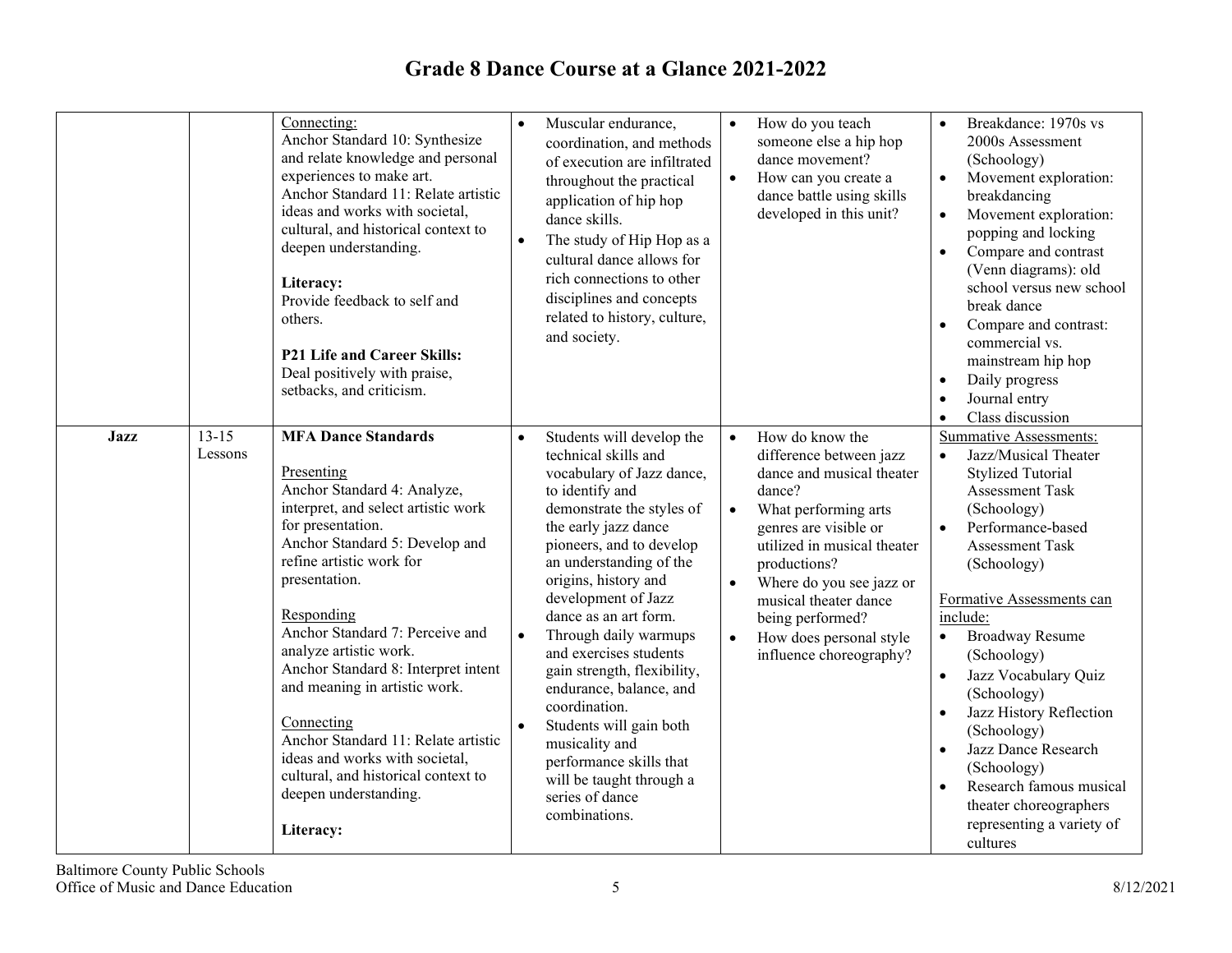|                                            |               | Develop and identify movement<br>intent.<br>Demonstrate evidence of<br>creativity, innovation,<br>collaboration, problem-solving,<br>and communication in created<br>movement.                                                                                                                                                                                                                                                                                                                                                                                                                                                                        | $\bullet$                                        | Students will learn the<br>history and evolution of<br>jazz dance from its<br>African roots to the late-<br>20th century.                                                                                                                                                                                                                                                                                                                                                                                                                                                                                                                              |                                                               |                                                                                                                                                                                                                                                                                                                                                            | $\bullet$<br>$\bullet$<br>$\bullet$<br>$\bullet$                                                                                                         | Daily progress<br>Journal entry<br>Exit ticket<br>Self and peer assessment                                                                                                                                                                                                                                                                                                                                                                                                                                                                                                                                      |
|--------------------------------------------|---------------|-------------------------------------------------------------------------------------------------------------------------------------------------------------------------------------------------------------------------------------------------------------------------------------------------------------------------------------------------------------------------------------------------------------------------------------------------------------------------------------------------------------------------------------------------------------------------------------------------------------------------------------------------------|--------------------------------------------------|--------------------------------------------------------------------------------------------------------------------------------------------------------------------------------------------------------------------------------------------------------------------------------------------------------------------------------------------------------------------------------------------------------------------------------------------------------------------------------------------------------------------------------------------------------------------------------------------------------------------------------------------------------|---------------------------------------------------------------|------------------------------------------------------------------------------------------------------------------------------------------------------------------------------------------------------------------------------------------------------------------------------------------------------------------------------------------------------------|----------------------------------------------------------------------------------------------------------------------------------------------------------|-----------------------------------------------------------------------------------------------------------------------------------------------------------------------------------------------------------------------------------------------------------------------------------------------------------------------------------------------------------------------------------------------------------------------------------------------------------------------------------------------------------------------------------------------------------------------------------------------------------------|
| Composition/<br>Production/<br>Performance | 20<br>Lessons | <b>MFA Dance Standards</b><br>Creating<br>Anchor Standard 2: Organize and<br>develop artistic ideas and work.<br>Presenting<br>Anchor Standard 4: Analyze,<br>interpret, and select artistic work<br>for presentation.<br>Anchor Standard 5: Develop and<br>refine artistic work for<br>presentation.<br>Anchor Standard 6: Convery<br>meaning through the presentation<br>of artistic work.<br>Connecting:<br>Anchor Standard 10: Synthesize<br>and relate knowledge and personal<br>experiences to make art.<br>Literacy:<br>Create a movement study, phrase,<br>or composition.<br>P21 Life and Career Skills:<br>Create new and worthwhile ideas. | $\bullet$<br>$\bullet$<br>$\bullet$<br>$\bullet$ | Understanding the design<br>of a dance is essential to<br>developing one's own<br>composition.<br>Students will explore the<br>various compositional<br>structures that one can<br>utilize when creating<br>choreography such as<br>gestures, theme and<br>variation, retrograde<br>movement, partnering,<br>and asymmetrical verses<br>symmetrical.<br>The students will prepare<br>for and perform in the<br>$concert(s)$ .<br>Production is a<br>collaborative effort and<br>involves coordination<br>with a production team<br>that includes a sound<br>technician, stage manager,<br>lighting designer and<br>operator, costume<br>designer, etc. | $\bullet$<br>$\bullet$<br>$\bullet$<br>$\bullet$<br>$\bullet$ | What is the difference<br>between asymmetrical<br>and symmetrical<br>movement?<br>How can a dancer change<br>a piece of choreography<br>without losing its original<br>phrase?<br>How does the structure of<br>a dance affect its<br>meaning/intent?<br>How do you evaluate a<br>piece of choreography?<br>How do you critique a<br>piece of choreography? | $\bullet$<br>$\bullet$<br>$\bullet$<br>$\bullet$<br>$\bullet$<br>$\bullet$<br>$\bullet$<br>$\bullet$<br>$\bullet$<br>$\bullet$<br>$\bullet$<br>$\bullet$ | <b>Summative Assessments</b><br>should include:<br><b>Short Piece Assessment</b><br>Task (Schoology)<br>Gesture Movement Study<br><b>Assessment Task</b><br>(Schoology)<br>Concert Performance and<br>Reflection<br>Formative Assessments can<br>include:<br>Concept Video<br>(Schoology)<br>Asymmetrical and<br><b>Symmetrical Shapes</b><br>(Schoology)<br>Theme and variation<br>Phrases (Schoology)<br>Peer feedback<br>Self-reflection<br>"Rough draft" showing<br><b>Exit Ticket</b><br>Evidence of contribution<br>to the creative process<br>Daily progress<br><b>Class Discussion</b><br>Journal Entry |